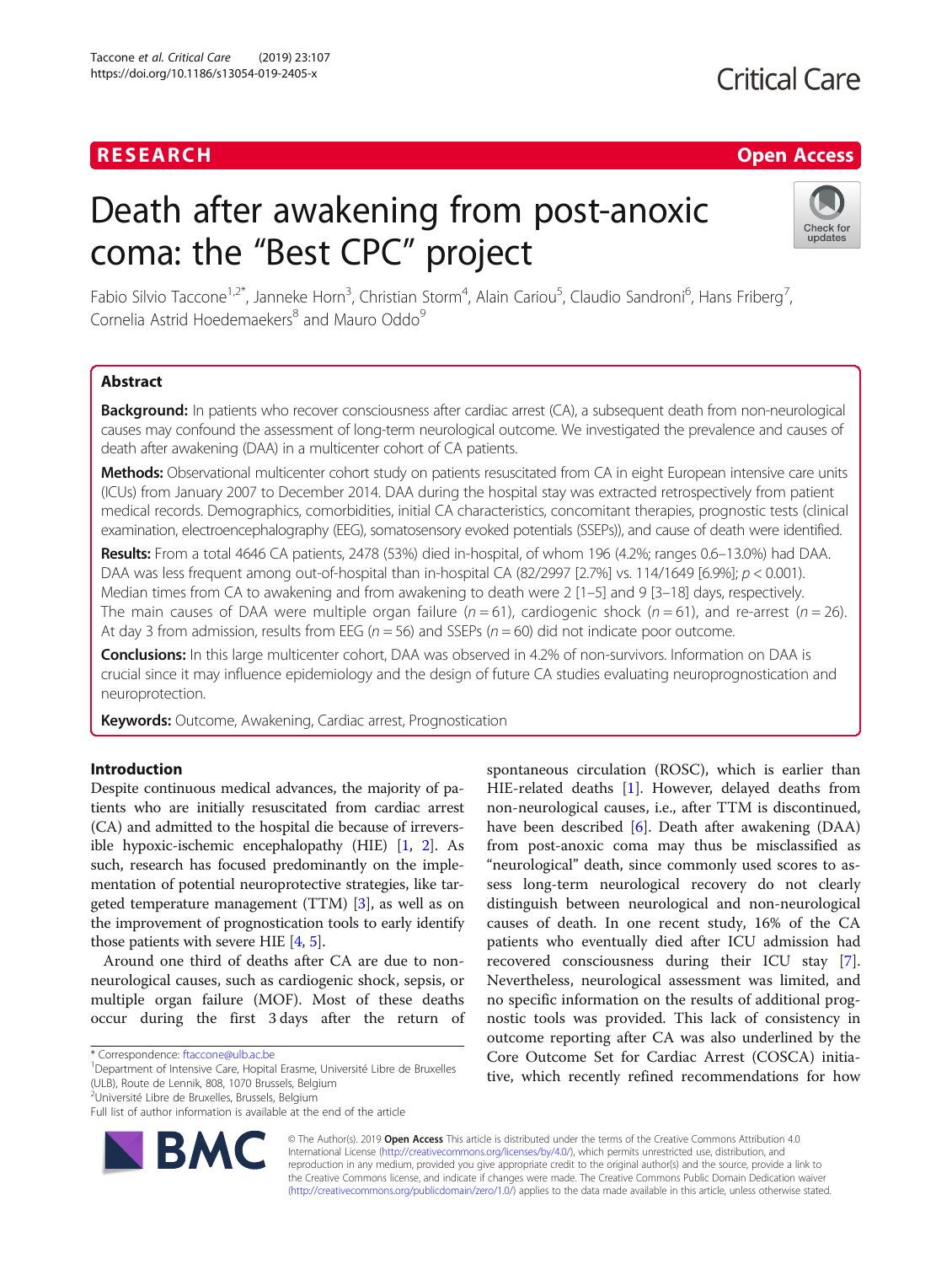and when outcomes after CA should be measured and reported [[8\]](#page-7-0).

Thus, we developed this project called "Best CPC" (i.e., as for Cerebral Performance Category) with the aim to assess the prevalence of DAA in CA patients before hospital discharge. Moreover, we aimed to identify the characteristics of these patients, including predictors of neurological recovery, as we hypothesized that they might show no signs of poor outcome.

#### Methods

#### Study population

We retrospectively analyzed the institutional databases of eight academic ICUs where comatose CA survivors (i.e., a Glasgow Coma Scale < 9 at hospital admission) were admitted over the study period (January 2007 to December 2014). Among patients who died prior to hospital discharge, DAA was defined as a patient who was able to obey commands and open his/her eyes during the ICU stay but eventually died before hospital discharge for any reason, including a new neurological event. The local ethical committees in each country approved the study and waived the need for informed consent because of its retrospective nature.

#### Patient management

All comatose patients were treated according to local protocols. Sedation policies, the site of temperature monitoring, and the specific findings on hemodynamic or ventilator management were not collected. Blood glucose levels were kept between 110 and 150 mg/dL using continuous intravenous insulin administration. A mean arterial pressure of at least 65–70 mmHg was maintained using volume resuscitation, dobutamine, and/or norepinephrine, whenever needed. Enteral nutrition was initiated according to local practice.

Withdrawal of life-sustaining therapies (WLST) was based on an interdisciplinary approach, involving intensivists and neurologists. Strong predictors of poor outcome were considered the bilateral absence of the N20 cortical responses to sensory evoked potentials (SSEPs) or persisting coma with poor motor response and absent brainstem reflexes at 3 days or more after CA. Less strong predictors (i.e., early status myoclonus, refractory status epilepticus, or elevated neuron-specific enolase (NSE) levels) were also considered, when available, in case of prolonged coma within a collegial agreement for WLST.

#### Data collection

For each patient with DAA, demographics (including age, gender) and comorbid diseases (i.e., NYHA III-IV heart disease, COPD/asthma, diabetes, chronic renal failure requiring hemodialysis, liver cirrhosis, immunosuppression, previous neurological diseases such as cerebrovascular

diseases, neurodegenerative diseases, or seizures) were recorded. Cardiac arrest variables according to the Utstein style (i.e., witnessed status, bystander CPR, location, time from arrest to ROSC, cardiac vs. non-cardiac causes of CA, initial rhythm) were collected [\[9,](#page-7-0) [10\]](#page-7-0). Time from arrest to neurological recovery as well as time from neurological recovery to death was recorded. Death was defined post hoc as "early" if it occurred within 9 days from arrest, according to the median time from arrest to awakening (see the "Results" section). Specific therapies during the ICU stay, including TTM (32–36 °C), vasopressors, inotropic agents, mechanical ventilation, renal replacement therapy (RRT), intra-aortic balloon pump counterpulsation (IABP), or extracorporeal membrane oxygenation (ECMO), were also collected. Overall ICU length of stay, the occurrence and site of infection, and presumed cause for death were reported for each patient.

Additional prognostic data, whenever available, included clinical examination (i.e., motor score of the Glasgow Coma Scale, with absent or posturing motor response defined as "poor"; absence of pupillary reflexes; myoclonus) and EEG (i.e., "highly malignant" EEG patterns [[11](#page-7-0)], absence of reactivity to painful stimuli, seizures or status epilepticus) both on day 1 or at days 2–3 after arrest. EEG findings were collected from the daily report of neurologists in the medical record of each patient, and tracings were not re-analyzed. The presence of N20 cortical response of somato-sensory evoked potentials (SSEPs) was recorded as well as time from arrest to SSEPs. The highest NSE during the ICU stay was also collected. Results and timing of brain imaging (i.e., brain CT scan or magnetic resonance imaging (MRI)) were recorded.

#### Statistical analysis

Statistical analyses were performed using IBM SPSS Statistics 24.0 for Windows. Descriptive statistics were computed for all study variables and normal distribution was assessed using the Kolmogorov–Smirnov test. Data are presented as count (percentage) or median [25th–75th percentiles]. Comparison between subgroups (IHCA vs. OHCA) was performed using the  $\chi^2$  test or Mann-Whitney test, as appropriate. A  $p$  value < 0.05 was considered as significant.

#### Results

A total of 4646 patients were admitted after successful resuscitation of a CA in the participating centers over the study period; of those, 2997 (64%) were OHCA and non-survivors were 2478 (53%). Main differences among centers are reported in Table [1.](#page-2-0)

A total of 196 (4.2%) patients were identified among non-survivors as DAA; the proportion of these patients varied from 0.6 to 13.0% among centers. In 38 (19%) patients, DAA occurred after ICU discharge. The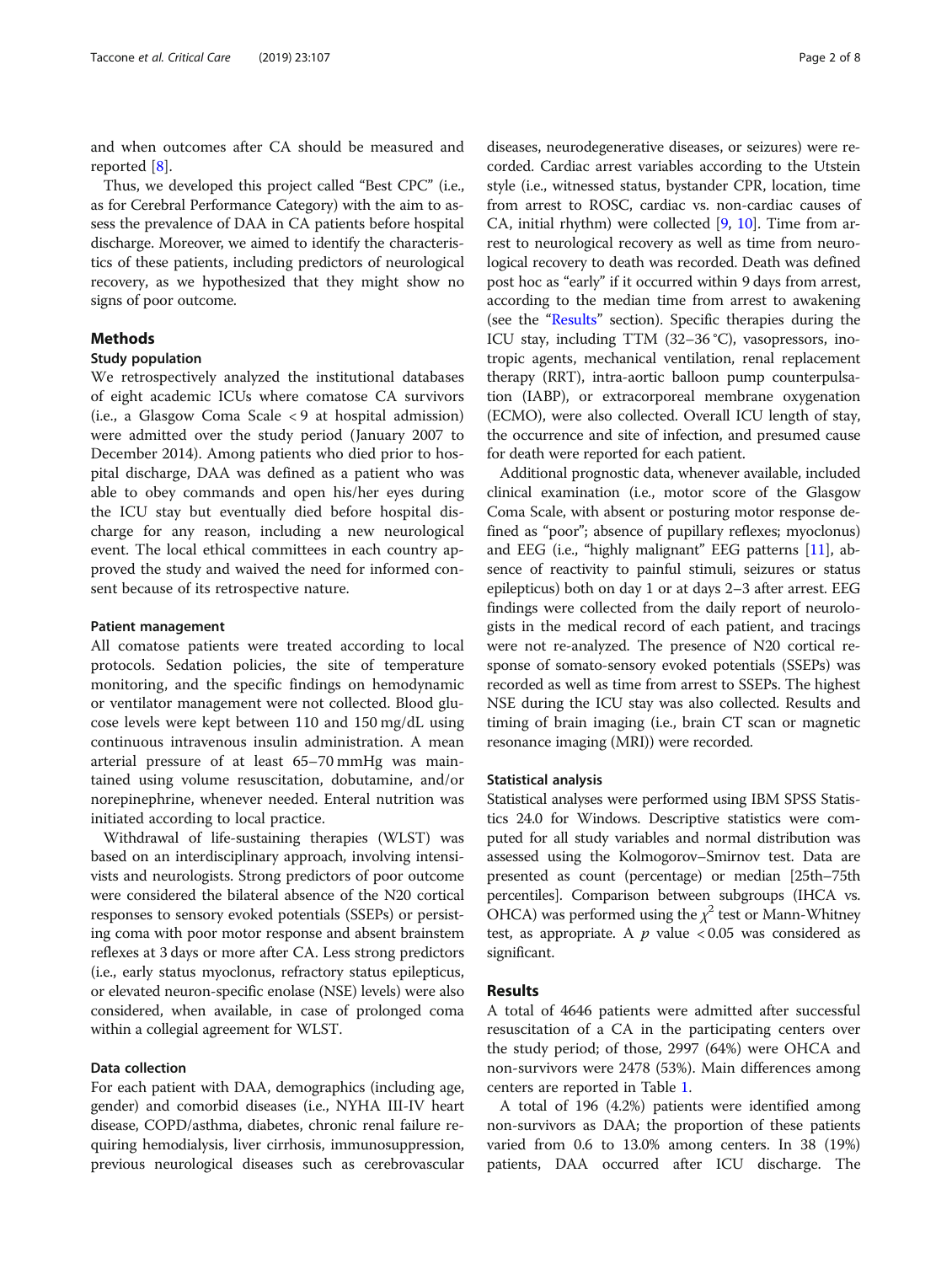|          | Total $(n = 4646)$ | OHCA/IHCA $(n = 2997/n = 1649)$ | Non-survivors ( $n = 2478$ ) | DAA $(n = 196)$ | % of DAA | Time of awakening (days) |
|----------|--------------------|---------------------------------|------------------------------|-----------------|----------|--------------------------|
| Center 1 | 778                | 762/16                          | 515 (66%)                    |                 | 0.6      | $1(1-1)$                 |
| Center 2 | 384                | 244/140                         | 207 (54%)                    | 50              | 13.0     | $1(1-42)$                |
| Center 3 | 408                | 211/187                         | 235 (58%)                    | 19              | 4.7      | $3(1-9)$                 |
| Center 4 | 393                | 274/118                         | 237 (60%)                    | 23              | 5.9      | $2(1-7)$                 |
| Center 5 | 598                | 420/178                         | 284 (47%)                    | 18              | 3.0      | $8(3-44)$                |
| Center 6 | 311                | 273/38                          | 148 (48%)                    | 12              | 3.9      | $4(2-8)$                 |
| Center 7 | 1510               | 743/767                         | 671 (44%)                    | 45              | 3.0      | $2(1-10)$                |
| Center 8 | 275                | 70/205                          | 181 (66%)                    | 24              | 8.7      | $5(1-21)$                |

<span id="page-2-0"></span>Table 1 Main differences among participating centers. Data are presented as count (%) or median (ranges). The percentage of DAA is calculated on the total number of CA admissions

DAA death after awakening, OHCA out-of-hospital cardiac arrest, IHCA in-hospital cardiac arrest

characteristics of the study cohort are shown in Table [2](#page-3-0); 82 (42%) patients had an OHCA. DAA was less common among OHCA than among IHCA patients (82/2997 vs. 114/1649;  $p < 0.001$ ). In the group of DAA patients after OHCA, heart failure, COPD/asthma, and the use of chronic hemodialysis, bystander CPR, and an initial non-shockable rhythm were less frequent than in the IHCA group. DAA patients from OHCA also had a longer time of ROSC, received more adrenaline, were more frequently treated with TTM, and experienced more shock than DAA patients after IHCA (Table [2\)](#page-3-0).

The median time from arrest to awakening was 2 [1–5] days; a large variability in time of awakening was observed among centers (Table 1). The time from arrest to awakening was similar in OHCA and IHCA patients  $(3 \; [1-5] \; \text{vs.} \; 2 \; [1-5] \; \text{days}; \; p = 0.77)$ . The median time from awakening to death was  $9[3-18]$  days  $(9[1-19]$  in OHCA vs. 9 [3-16] days in IHCA;  $p = 0.90$ ). The causes of death in DAA were multiple organ failure (MOF)  $(n = 61)$ , cardiogenic shock  $(n = 61)$ , re-arrest  $(n = 26)$ , severe acute respiratory distress syndrome  $(n = 20)$ , sepsis/septic shock ( $n = 18$ ), new diagnosis or ongoing cancer ( $n = 5$ ), mesenteric ischemia ( $n = 3$ ), and severe bleeding or pulmonary embolism  $(n = 1$  each). The distribution of different causes of death showed that cardiogenic shock and re-arrest were more frequent among early non-survivors  $(n = 101)$ , while sepsis/ARDS were more frequent among late non-survivors (Fig. [1](#page-4-0);  $p = 0.008$ ). The distribution of causes of death was similar between IHCA and OHCA patients (Fig. [2\)](#page-4-0).

Main findings of clinical examination and additional prognostication tools in patients with DAA are reported in Table [3.](#page-5-0) On day 1 after admission, most patients (76%) presented a poor motor response and 38% had bilateral absence of pupillary reflexes. EEG was performed in only 30 (15%) patients; burst-suppression or suppressed EEG tracing was found in 3 (9%) patients, while most had a continuous ( $n = 21$ ) or discontinuous ( $n = 6$ ) background. Median NSE levels were 16 [15–27] μg/L, with only 1 patient exceeding 50 μg/L. A brain CT scan

was performed in 52 (26%) patients; 2 abnormal CT findings were identified (subarachnoid hemorrhage and subdural hematoma). On day 3 after admission, clinical examination was available for 167 (85%) patients, because of some early deaths. Thirteen (8%) patients presented bilaterally absent pupillary reflexes. EEG was available in 56 patients, with 52 of them having a continuous and 4 of them a discontinuous background. NSE levels were 17 [ $14-27$ ]  $\mu$ g/L, with only 1 patient exceeding  $50 \mu$ g/L. Somato-sensory evoked potential were performed in 60 patients after a median of 4 [3, 4] days since the cardiac arrest; none of these patients had bilaterally absent cortical N20 responses.

#### **Discussion**

The results of this multicenter study showed that 4.2% of comatose CA survivors admitted to ICU die after regaining consciousness. We also observed large variability of DAA between participating centers. Most of these patients showed signs predicting good neurological outcome during the first 3 days after admission. Re-arrest was the most common cause of DAA in the early phase after CA while ARDS and sepsis were the most common causes of death thereafter.

Several studies have reported post-arrest shock, MOF, and other non-neurological conditions as the main causes of death in about one third of OHCA patients [[2](#page-7-0), [12,](#page-7-0) [13\]](#page-7-0). Nevertheless, no specific data on the occurrence of death among patients who eventually regained consciousness after the initial anoxic injury are available. In one study evaluating two different cooling strategies after OHCA [\[14\]](#page-7-0), Deye et al. reported that a favorable neurological outcome was observed in 113 patients at day 90 after ROSC; 16 patients (4%), who initially had recovered neurological function, had died from non-cerebral causes at that time point. Also, Nobile et al. showed that, among 210 patients who died in the ICU after initial resuscitation from CA, 33 (16%) of them showed signs of improved neurological function, assessed by the Glasgow Coma Scale, prior to death.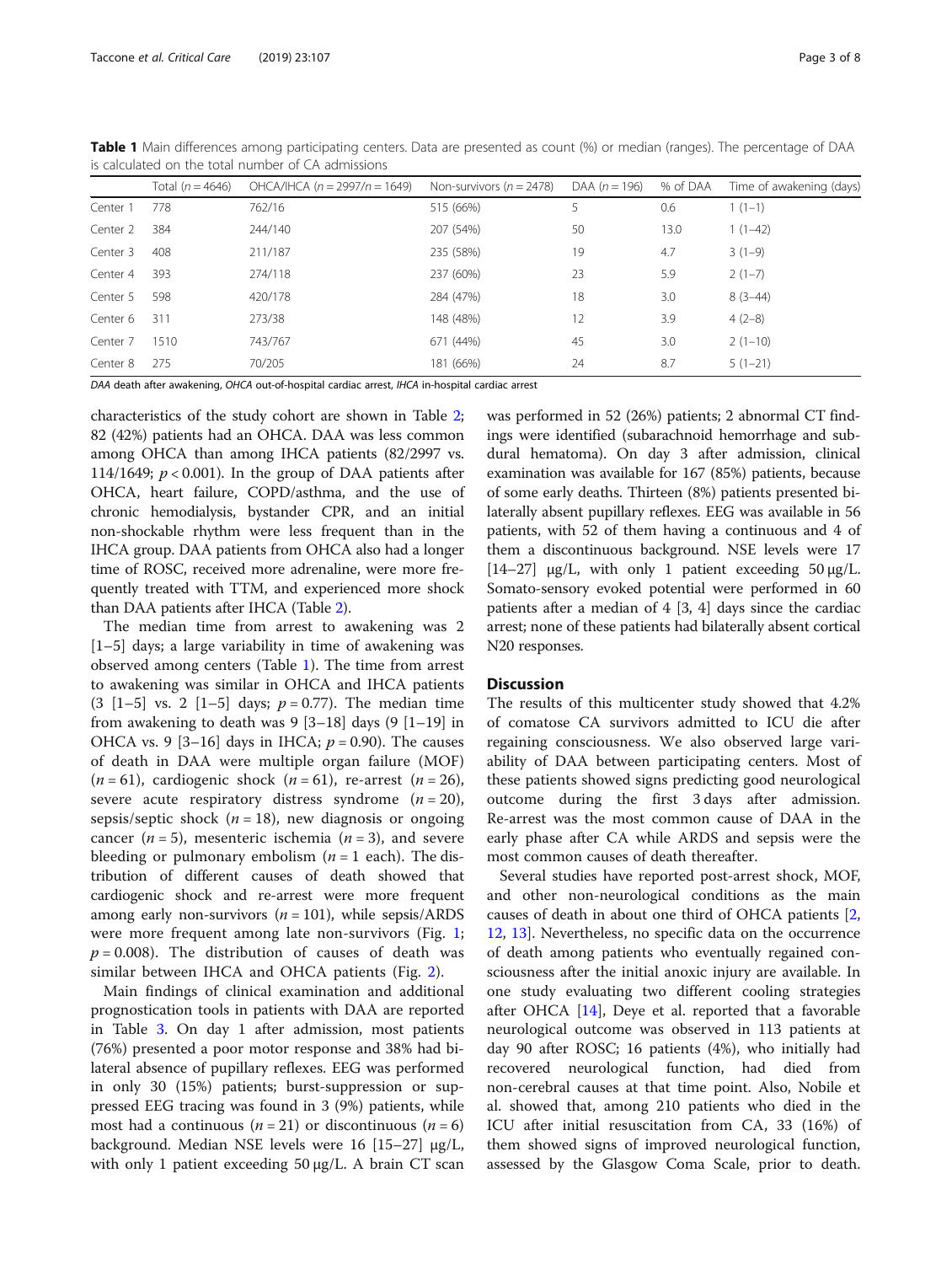<span id="page-3-0"></span>

| Table 2 Characteristics of study population on admission and during the ICU stay. Data are presented as counts (percentage) or |  |
|--------------------------------------------------------------------------------------------------------------------------------|--|
| median [IQRs]                                                                                                                  |  |

|                                        | All $(n = 196)$ | OHCA $(n = 82)$ | IHCA $(n=114)$  |
|----------------------------------------|-----------------|-----------------|-----------------|
| Male, n (%)                            | 132 (67)        | 60 (72)         | 72 (63)         |
| Age, years                             | 73 [62-79]      | 73 [65-79]      | 73 [60-79]      |
| Estimated weight, kg                   | 75 [70-85]      | 75 [70-82]      | 76 [70-89]      |
| Comorbidities                          |                 |                 |                 |
| Chronic hypertension                   | 75 (38)         | 29 (35)         | 46 (40)         |
| <b>Diabetes</b>                        | 60 (31)         | 24 (29)         | 36 (32)         |
| NYHA III-IV heart failure              | 27(14)          | 6(7)            | $21(18)$ *      |
| Chronic coronary artery disease        | 86 (44)         | 32 (39)         | 54 (47)         |
| Previous vascular neurological disease | 32 (16)         | 18 (22)         | 14(12)          |
| Liver cirrhosis                        | 17(9)           | 4(5)            | 13(11)          |
| COPD/asthma                            | 50 (26)         | 14(17)          | 36 (32) *       |
| Chronic hemodialysis                   | 30 (15)         | 7(9)            | 23 (20) *       |
| Immunosuppression                      | 10(5)           | 4(5)            | 6(5)            |
| CA characteristics                     |                 |                 |                 |
| Time of ROSC, min                      | 12 [6-20]       | 17 [12-25]      | $10$ [5-15] $*$ |
| Adrenaline, mg                         | $2[1-3]$        | $3[1-4]$        | $1 [1 - 1]$ *   |
| Witnessed, n (%)                       | 167 (85)        | 66 (80)         | 101 (89)        |
| Bystander CPR, n (%)                   | 147 (75)        | 52 (63)         | 95 (83) *       |
| Cardiac cause, n (%)                   | 152 (78)        | 60 (73)         | 92 (81)         |
| Non-shockable rhythm, n (%)            | 127(65)         | 43 (52)         | 84 (74) *       |
| ECPR, $n$ $(\%)$                       | 15(8)           | 5(6)            | 10(9)           |
| After hospital admission               |                 |                 |                 |
| Lactate on admission, mmol/dL          | 5.4 [2.9-8.4]   | $5.7$ [2.9-8.4] | $5.2$ [2.9-8.4] |
| Vasopressor use, n (%)                 | 178 (91)        | 74 (90)         | 104 (91)        |
| Dobutamine use, n (%)                  | 107 (55)        | 44 (54)         | 63 (55)         |
| $TTM, n$ $(\%)$                        | 117(60)         | 66 (80)         | 51 $(45)$ *     |
| Infection, $n$ $(\%)$                  | 89 (45)         | 36(44)          | 53 (46)         |
| Shock, n (%)                           | 148 (76)        | 69 (84)         | 79 (69) *       |
| IABP, $n$ $(\%)$                       | 16(8)           | 6(7)            | 10(9)           |
| Post-ROSC ECMO, n (%)                  | 13(7)           | 3(4)            | 10(9)           |
| RRT, n (%)                             | 71 (36)         | 17(21)          | 54 $(47)$ *     |
| MV, n (%)                              | 195 (99)        | 82 (100)        | 113 (99)        |
| Bleeding, $n$ (%) <sup>\$</sup>        | 48 (24)         | 16(20)          | 32 (28)         |
| ICU length of stay, days               | $8[3-16]$       | $9[1-16]$       | $7$ [3-15]      |

ECPR extracorporeal cardiopulmonary resuscitation, ECMO extra-corporeal membrane oxygenation, ICU intensive care unit, NYHA New York Heart Association, COPD chronic pulmonary obstructive disease, CA cardiac arrest, IABP intra-aortic balloon counterpulsation, TTM targeted temperature management, RRT renal replacement therapy, MV mechanical ventilation

 $S$ Reduction of hemoglobin of at least 2 g/dL over 24 h requiring red blood cells transfusion

 $*p$  < 0.05 between IHCA and OHCA

These patients presented more frequently with renal, cardiovascular, and respiratory failure than ICU survivors with good neurological function, and the authors concluded that extra-cerebral organ dysfunction may have resulted in their poor outcome [[7](#page-7-0)]. Our multicenter study confirms that a proportion of non-survivors show neurological recovery prior to death before hospital discharge; this best neurological status of CA patients should be reported in all studies to better characterize the evolution of such patients, in particular if neuroprotective interventions are evaluated. In the recent COSCA recommendations on outcome reporting after CA [\[8](#page-7-0)],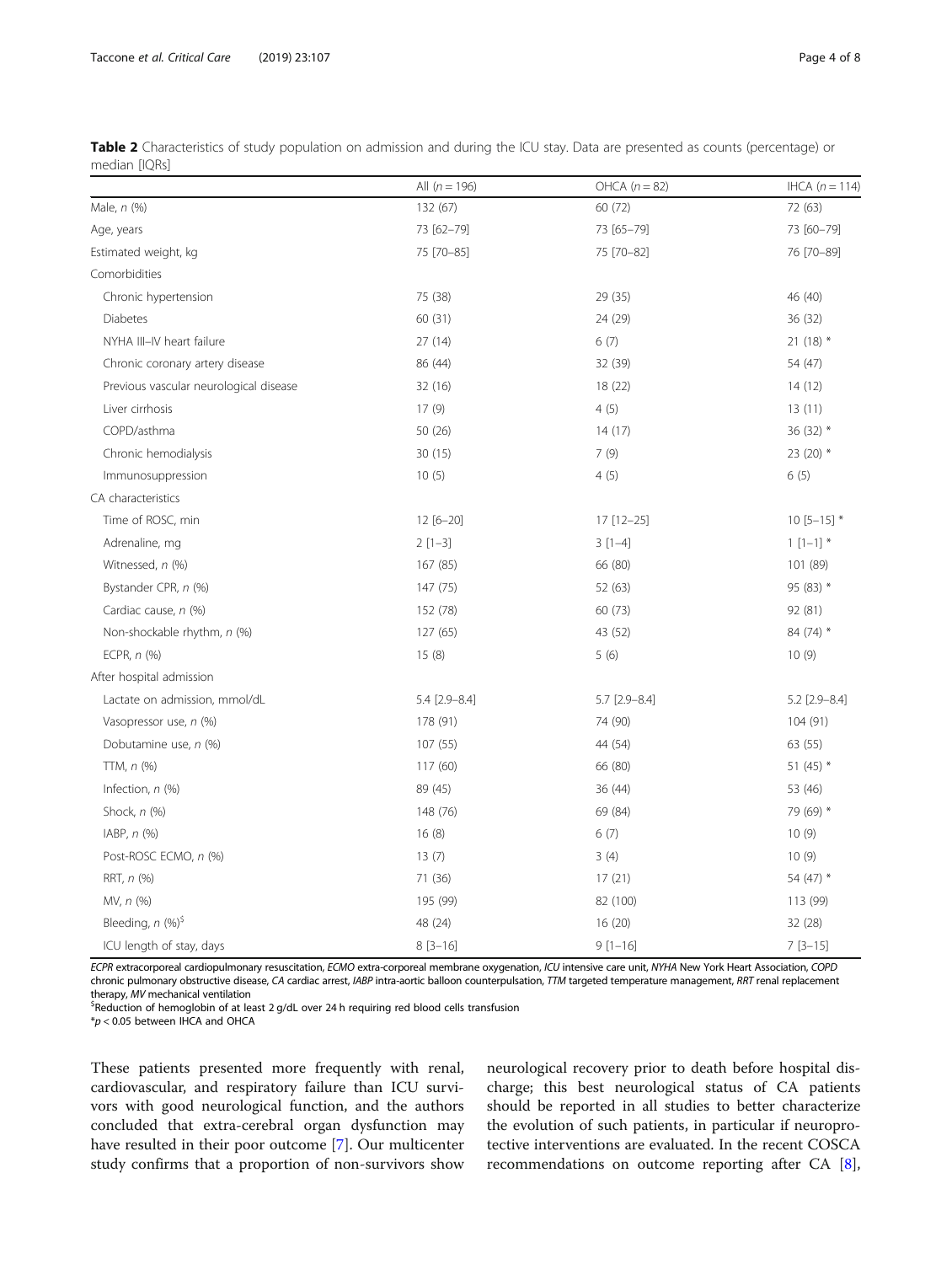<span id="page-4-0"></span>

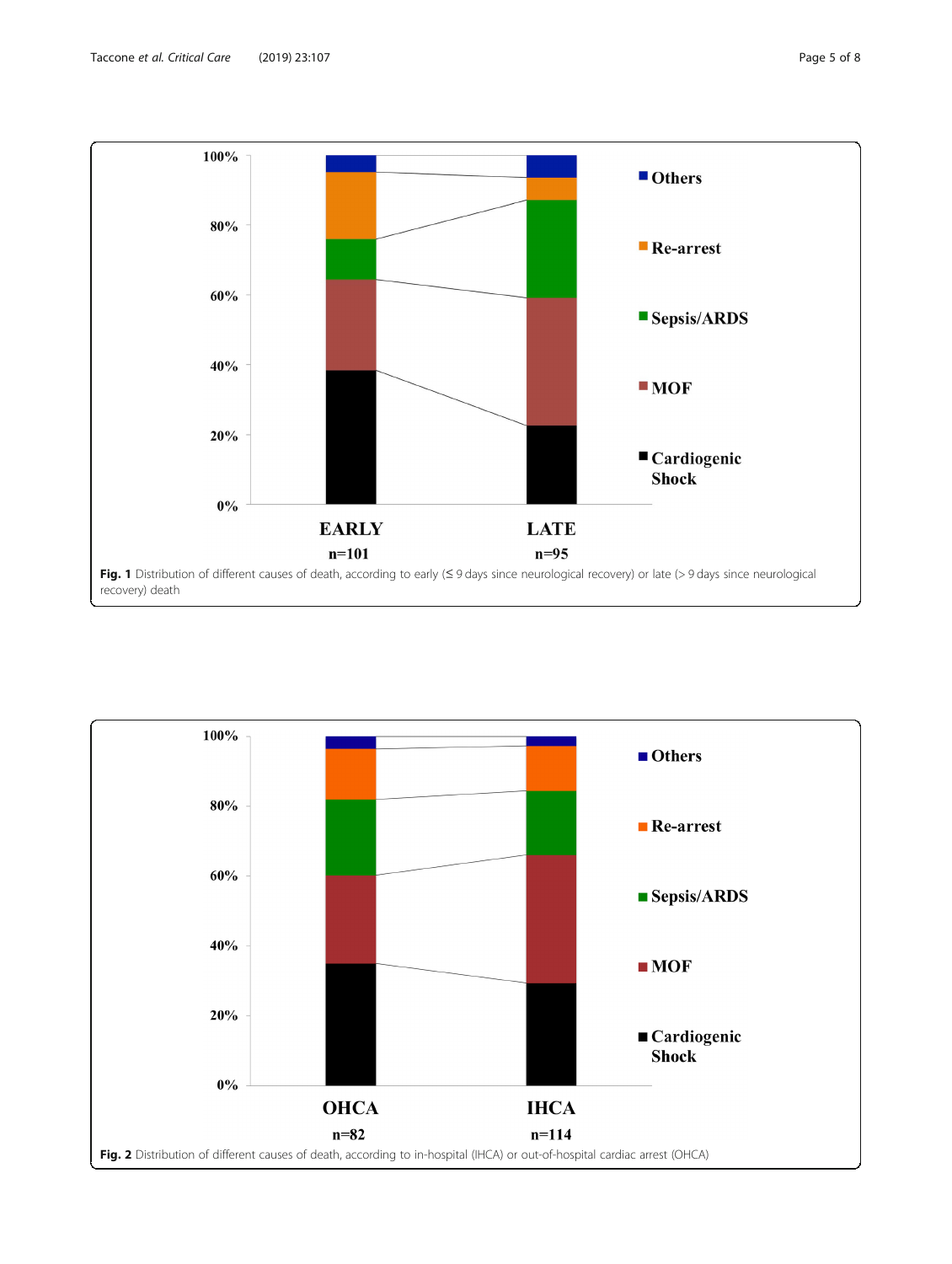<span id="page-5-0"></span>Table 3 Prognostic findings of the study cohort. Data are presented as counts (percentage) or median [IQRs]

|                               | Day 1 |            | Days $2-3$ |            |
|-------------------------------|-------|------------|------------|------------|
|                               | n     |            | n          |            |
| Motor response                | 196   | $1 [1-2]$  | 167        | $5$ [2-6]  |
| $M1-2$ MR, $n$ (%)            | 196   | 148 (76)   | 167        | 43 (26)    |
| Bilateral absent PR, n (%)    | 196   | 74 (38)    | 160        | 13(8)      |
| Myoclonus, n (%)              | 196   | 3(2)       | 167        | 0(0)       |
| Clinical seizures, n (%)      | 196   | 0(0)       | 167        | 3(2)       |
| Continuous EEG, n (%)         | 30    | 21(70)     | 56         | 52 (96)    |
| BS/Suppressed EEG, n (%)      | 30    | 3(9)       | 56         | 0(0)       |
| Reactive EEG, n (%)           | 26    | 22 (85)    | 44         | 40 (91)    |
| NSE levels, µg/L              | 22    | 16 [15-27] | 37         | 17 [14-27] |
| Abnormal brain CT-scan, n (%) | 52    | 2(4)       | 12         | 2(16)      |
| Bilaterally absent N20, n (%) |       |            | 60         | 0(0)       |

M1–2 absent motor response or posturing, MR motor response, PR pupillary reflexes, EEG electroencephalography, BS burst suppression, NSE neuron-specific enolase, CT computed tomography, N20 cortical response to somato-sensory evoked potentials on the median nerve

the need for early report on survival and neurological outcome was also underlined, although no specific definition was given. We used the term of DAA, although "Best CPC" (i.e., the lowest CPC score obtained during the entire ICU and hospital stay on a daily clinical assessment) or "CPC 6" (i.e., death for all causes after regaining consciousness in contrast with CPC 5, which would identify all non-survivors without regaining consciousness prior to death) could also be valuable alternative definitions of this finding.

Although non-cerebral causes of death have been described in earlier studies, we specifically reported their occurrence according to the timing from arrest to death. As expected, in the early phase, more than 60% of deaths were due to MOF and cardiogenic shock. Interestingly, 20% of patients with DAA died because of re-arrest. The incidence of re-arrest among patients immediately after ROSC can be as high as 80%, particularly in patients with shockable rhythms in the pre-hospital setting, although this might represent a non-sustained ROSC [[15](#page-7-0)]. Also, while the incidence of re-arrest has been documented in the pre-hospital setting immediately after ROSC in up to 10% of patients [\[16\]](#page-7-0), no previous reports have described the occurrence of re-arrest after hospital admission. We do not have enough data to conclude whether re-arrest in our cohort resulted from persistent circulatory failure, coronary lesion without effective revascularization, or if it was an unexpected complication (i.e., malignant arrhythmias) in hemodynamically stable patients. Among late deaths, 55% of them were still caused by MOF and cardiogenic shock and 26% by sepsis or ARDS while 3 patients had mesenteric ischemia. Sepsis-associated CA, in particular after IHCA, is a relatively common complication, which is associated with very low survival rates [\[17](#page-7-0)]. CA itself is considered a "sepsis-like" syndrome with a high degree of inflammation, organ dysfunction, and microcirculatory abnormalities that can significantly contribute to post-resuscitation mortality [[18](#page-7-0), [19\]](#page-7-0). In the TTM study, 500 out of 939 patients (53%) developed pneumonia, severe sepsis, or septic shock, which was associated with an increased mortality in a multivariate analysis [\[20\]](#page-7-0). In the Intensive Care Over Nations (ICON) database, 43% of all CA patients ( $n = 469$ ) developed an infection during the ICU stay and 28% were in septic shock [[8](#page-7-0)]; in the multivariable analysis, sepsis was also an independent predictor of ICU mortality. The occurrence of ARDS is a less common event after CA; 3 to 7% of patients presented this complication in a database including 812 resuscitated patients from 1998 to 2010 [\[21\]](#page-7-0). Nevertheless, this low rate might be due to the stringent definition criteria used in this study, as respiratory failure has been reported in up to 50–80% of CA patients admitted to the ICU [[8,](#page-7-0) [22](#page-7-0)]. Finally, an intestinal injury is frequent after CA and is associated with the occurrence of endotoxemia, which might contribute to the worsening of post-resuscitation shock and the occurrence of organ failure [\[23\]](#page-7-0). However, the pathophysiology of this complication is poorly understood and its occurrence extremely rare [[24](#page-7-0)]. As such, DAA occurs as the result of the ongoing disease or cardiac ischemia in the early phase after CA, while late deaths are usually due to the same causes as in non-CA ICU patients, i.e. infections and pulmonary problems. The presence of these potentially treatable causes of death, such as unexpected re-arrest, sepsis, or ARDS, underlines the importance of accurate monitoring and surveillance of CA survivors in the early phase. Future research should focus on the epidemiology of DAA in this setting, as well as the potential preventive and therapeutic measures to avoid these deaths (i.e., early coronary angiography, protective ventilation, digestive decontamination). Interestingly, in 19% of patients, DAA occurred after ICU discharge. This may suggest that those patients had shown full recovery of all acute dysfunction following CA and could be transferred to the ward; as such, DAA occurred for an unpredictable and new complication. Nevertheless, it is also possible that some limitations to an ICU re-admission could have been decided by ICU physicians; this decision may have resulted in death for a potentially treatable pathology that occurred in a patient with several comorbidities or a poor performance status.

The main impact of DAA concerns the evaluation of neuroprotective therapies and the assessment of neurological prognosis. Indeed, if a neuroprotective drug would show benefit and provide more patients recovering consciousness after the initial HIE, the assessment of neurological outcome few months after the initial event would be inadequate to demonstrate these effects, if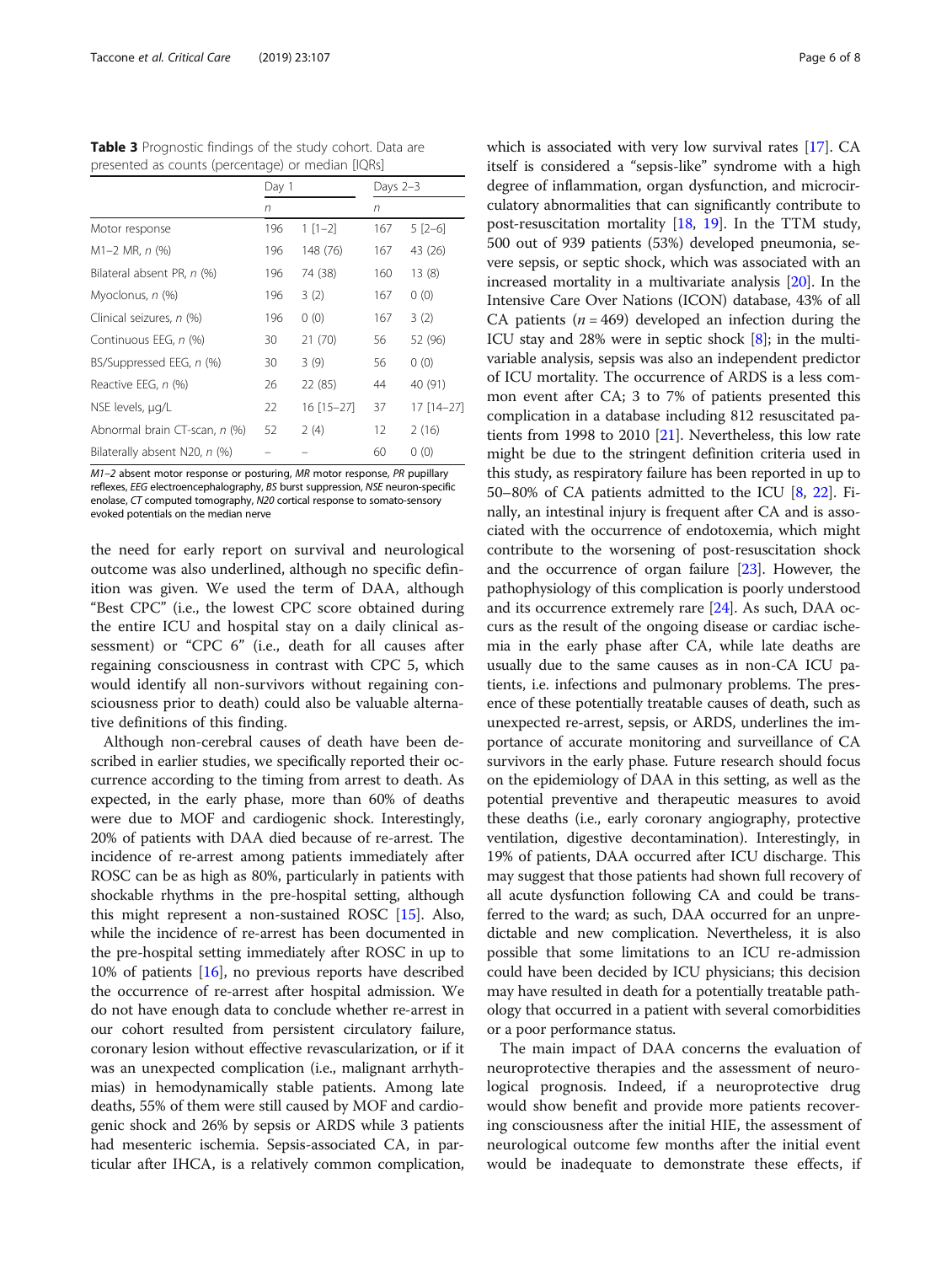patients die early from non-cerebral causes. Thus, DAA is a relevant "early" outcome to be reported together with long-term neurological outcome, quality of life, and cognitive function among CA survivors [[8](#page-7-0), [25\]](#page-7-0). In addition, if not properly addressed, DAA may cause false-positive results and reduce the prognostic accuracy of outcome predictors after CA [\[26](#page-7-0)–[28\]](#page-7-0). We consider that future studies on prognostication tools and strategies should report the occurrence of DAA and exclude those patients who die in the very early phase after admission without a neurological examination, as they represent a source of potential bias for the interpretation of these results.

Some limitations of our study deserve discussion. First, the retrospective design might have produced an underestimation of DAA in these patients. Prospective, specifically designed studies will be needed to address this potential bias. However, should this be the case, it would mean that the incidence of DAA is even higher than that we observed in our study. Second, large variability in the description of DAA was observed; no specific analysis of factors associated with such variability was performed because of the lack of several confounders. This variability might be related to local medical practice (i.e., use of long-term sedatives might delay awakening and promote inappropriate WLST), limitations of care procedures (i.e., different timing for WLST might influence the possibility that some patients eventually awake later), or medical files quality. Third, awakening and obeying commands cannot be entirely considered as a "good neurologic outcome"; some patients with a CPC of 3 (i.e., conscious with severe cerebral disability) might present with the same definition used for DAA and still are categorized as "poor neurologic outcome" in all studies. Fourth, we did not collect data on non-survivors due to severe HIE or on survivors; these data might have provided additional comparisons on the reasons of death, time of death, and prognostication tools among groups. Fifth, prognostic indices were available only for a small proportion of these patients. This occurred because prognostication was not systematically performed in some participating ICUs and also because some patients awakened before prognostication, i.e., within the first 1–2 days after ROSC. Sixth, only the main cause of death was reported and no information on withdrawal or limitation of life-sustaining therapies decisions was collected. Also, we missed the clinical information on the pre-arrest condition of the patients, such as the Charlson comorbidity index, in particular for IHCA patients; this information might have influenced restrictions of life-sustaining therapies in some patients. The lack of specific ICU scores, such as the Acute Physiology And Chronic Health Evaluation (APACHE) II or Sequential Organ Failure Assessment (SOFA) scores, although not validated in the CA

population, might also have been interesting to further characterize the severity of the study population. Seventh, the definition of "early" and "late" deaths was arbitrary and based on the median number of days from awakening to death and could not correspond to a clinically relevant time point. Finally, the lack of additional data on hemodynamics and ventilatory management limited further analyses on predictors of death and quality of care provided to such patients.

#### Conclusions

4.2% of CA survivors admitted to ICU eventually die after regaining consciousness. This phenomenon has a large variability between reporting sites. These findings should be reported in neuroprognostication studies and may be helpful for the design of future trials assessing neuroprotective interventions.

#### Abbreviations

ARDS: Acute respiratory distress syndrome; CA: Cardiac arrest; CPR: Cardiopulmonary resuscitation; DAA: Death after awakening; ECMO: Extracorporeal membrane oxygenation; EEG: Electroencephalography; HIE: Hypoxic ischemic encephalopathy; ICON: Intensive Care Over Nations; ICU: Intensive care unit; IHCA: In-hospital cardiac arrest; MOF: Multiple organ failure; MRI: Magnetic resonance imaging; NSE: Neuron-specific enolase; OHCA: Out-of-hospital cardiac arrest; ROSC: Return of spontaneous circulation; RRT: Renal replacement therapy; SOFA: Sequential Organ Failure Assessment; SSEP: Somato-sensory evoked potentials; TTM: Targeted temperature management

#### Acknowledgements

Marzia Savi, Riccardo Maviglia, Ottavia Bond, Federica Zama Cavicchi, Fredrik Strand for their help in data retrieval.

#### Take-home message

This study shows that 4.2% of cardiac arrest patients regain consciousness before ultimately dying of non-neurological causes. These findings suggest the need to report this "Best CPC" in the early phase after the anoxic injury to better understand the results of neuroprotective strategies and assess accuracy of prognostic tools.

#### Tweet

More than 4% of comatose patients after cardiac arrest awaken before dying from other causes before hospital discharge.

#### Funding

No funding was received for this study.

#### Availability of data and materials

The datasets used and/or analysed during the current study are available from the corresponding author on reasonable request.

#### Authors' contributions

FST and MO conceived the study protocol. All the authors collected the data in their own center. FST and MO analyzed the data. FST, CS, and MO drafted the present manuscript. All authors read and approved the final manuscript.

#### Ethics approval and consent to participate

The study protocol was approved by local Ethics Committees and informed consent was obtained from the patient or her/his legal representative.

#### Consent for publication Not applicable.

#### Competing interests

The authors declare that they have no competing interests.